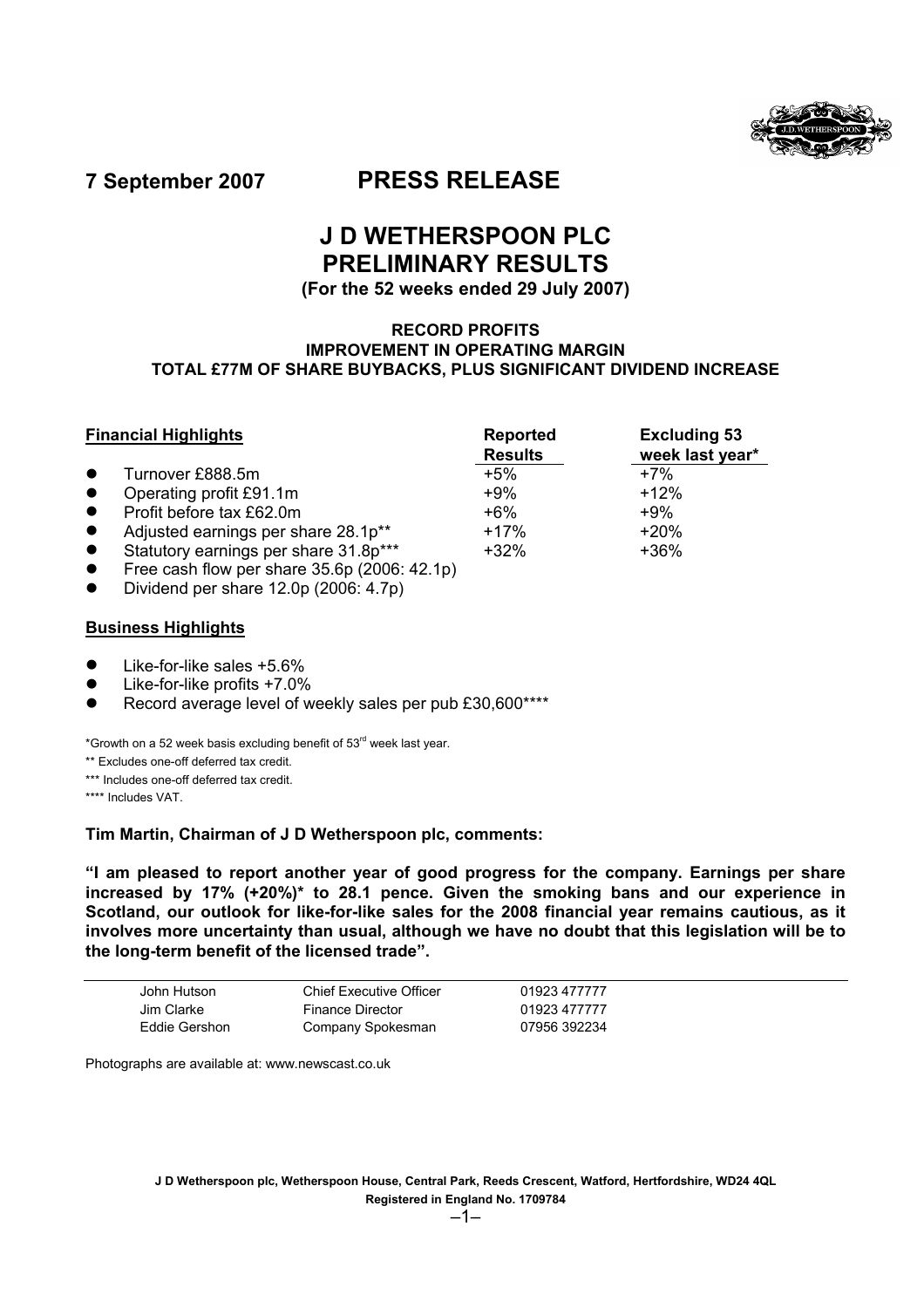## **2007 CHAIRMAN'S STATEMENT AND OPERATING REVIEW**

I am pleased to report another year of good progress for the company. Sales for the year increased by £41.0 million to £888.5 million, a rise of 5% (+7.0%)\*. Operating margins were 10.3%, compared with 9.9% in the previous year. Operating profit increased by 9% (+12%)\* to £91.1 million and profit before tax by 6% (+9%)\* to £62.0 million. Earnings per share increased by 17% (+20%)\* to 28.1p, excluding the one-off benefit in the year, resulting from the change to corporation tax rates. Statutory earnings per share, including the benefits of the tax change, increased by 32% to 31.8p (2006: 24.1p).

Average sales per pub increased by 5.5% in the year under review, with like-for-like sales increasing by 5.6%.

## *\*Excluding 53rd week in the previous financial year.*

Net interest was covered 3.1 times (2006: 3.3 times) by operating profit. Free cash flow, after payments of tax, interest, share purchases under the company's share plans and capital investment of £24.0 million in existing pubs, was £52.4 million (2006: £69.7 million), resulting in free cash flow per share of 35.6p (2006: 42.1p). This reduction in free cash flow was mainly due to increases in tax, interest and reinvestment in existing pubs, the latter resulting from the provision of additional outside facilities, in connection with the nationwide ban on smoking in public places.

We opened 18 pubs during the year, compared with 9 in the previous year. The total number of pubs now operated by the company is 671. We intend to open about 30 pubs in the year ending July 2008 and anticipate having sufficient properties in the course of acquisition and development to be able to continue this rate of expansion in future years.

### **Dividends**

The board proposes, subject to shareholders' consent, to pay a final dividend of 8.0p per share on 23 November 2007 to those shareholders on the register on 26 October 2007, bringing the total dividend for the year to 12.0p per share (covered 2.3 times by earnings per share), compared with 4.7p the previous year.

#### **Finance**

The company had £88.4 million (2006: £136.6 million) of unutilised banking facilities and cash balances as at the balance sheet date, with total facilities of £522.2 million (2006: £492.2 million). The year's capital expenditure on new pub developments was more than covered by free cash flow. In the current financial year, any cash surplus which the company generates, after capital expenditure and dividends, will be available for debt reduction, share buybacks or a combination of both.

### **Return of capital**

During the year, 13,184,049 shares (representing approximately 9% of the issued share capital) were purchased by the company for cancellation, at a cost of £77.0 million, representing an average cost per share of 584p.

### **Further progress**

As indicated in previous years, our approach is to try to make lots of small improvements in diverse areas of the business, creating momentum in the services and facilities offered to customers, as well as sales and financial momentum for the company.

In recent years, we have endeavoured to increase sales in areas such as coffee, food (especially breakfasts), wine, real ales and specialist spirits.

Coffee sales continue to increase; we are now the number-one seller of Lavazza in the world. In addition, we are the only major pub company to open all pubs for breakfast at 9am daily, selling approximately 250,000 breakfasts each week. Fetzer Coldwater Creek, our Californian house wine, is the biggest brand by volume in the on-trade, in spite of the fact that it is sold only in Wetherspoon pubs. In contrast to many pub companies, our concentration on real ales has resulted in double-digit like-for-like volume increases.

In the course of the past 18 months, we have been concentrating on the sale of Pimm's in our pubs, in the summer months, and now sell more of this product than any other company worldwide.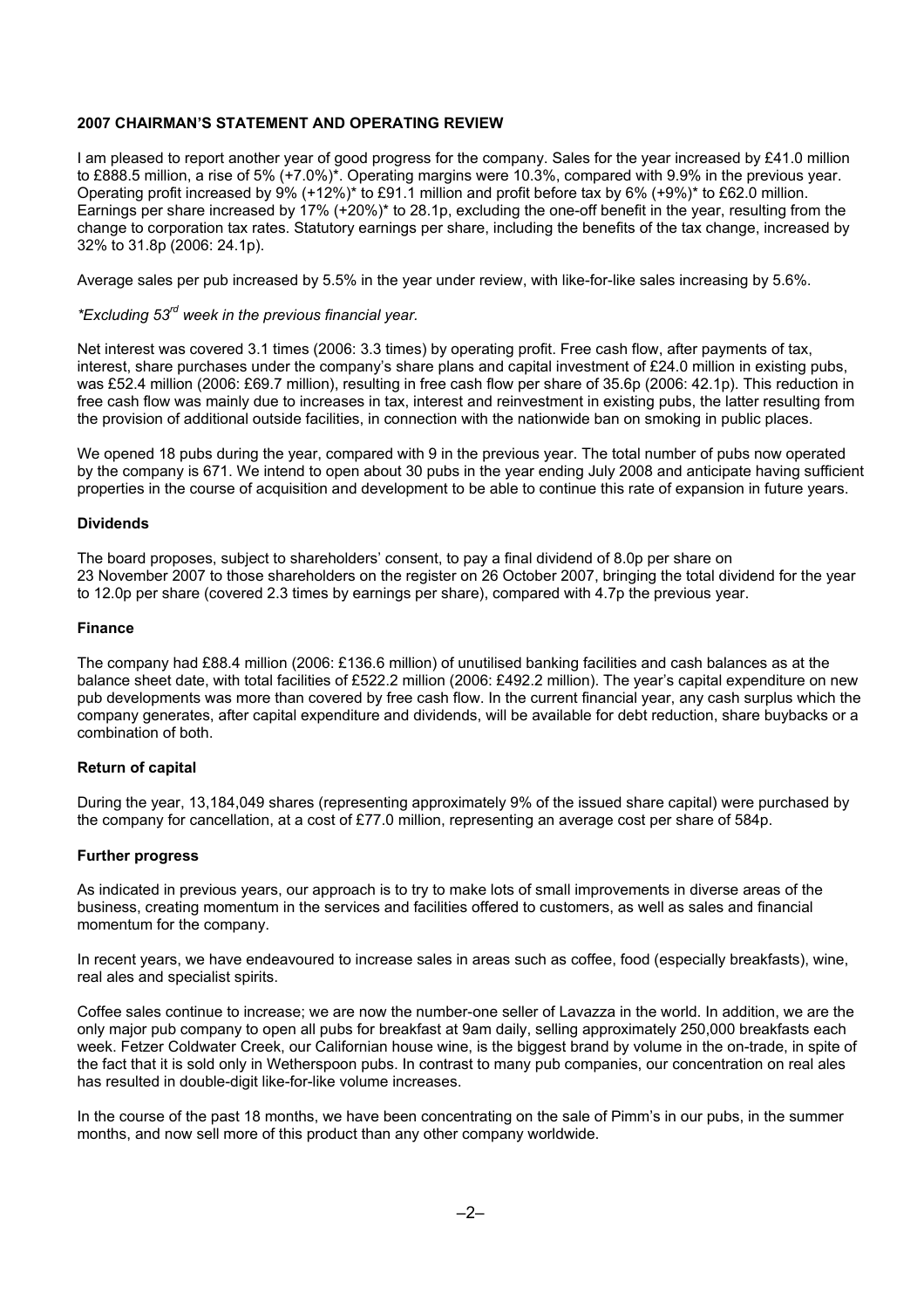Food now accounts for more than 30% of our sales, compared with 17% 10 years ago; including those bar purchases made in association with table meals, diners now account for approximately two-thirds of our sales.

We continue to concentrate on recycling and believe that we recycle more than any other pub company. In the year under review, we recycled 3,100 tonnes of cardboard, 1,600 tonnes of cooking oil, 230 tonnes of paper, 80 tonnes of plastic and 30 tonnes of aluminium. In addition, we have commenced a pilot scheme on glass-recycling which we hope to extend to all of our pubs in due course.

### **Board changes**

Jim Clarke, Finance Director, has informed the board of his intention to leave the company. He will continue to work at J D Wetherspoon until the end of October 2007; the board has initiated a thorough process to identify a suitable successor.

Jim has made a significant contribution to the development of the business, leaving J D Wetherspoon on a strong financial footing. I wish him well in his future career.

### **People**

The most important factor in successful pubs is good customer service. Wetherspoon continues to provide a comprehensive employee training system which has won many awards, over the years, from the relevant training bodies. In addition, we provide monthly bonuses for all of our pub staff, whatever their length of service in the company; in the year under review, we spent a total of £19 million on monthly bonuses and share awards for employees. I would like to thank our employees, partners and suppliers, once again, for their excellent work in the past year.

### **Current trading and outlook**

Legislation banning smoking in pubs in Wales and Northern Ireland was introduced in the spring of 2007, followed by a ban in England at the beginning of July. Like-for-like sales in July were +5.3%. In August, like-for-like sales were +1.1%, with strong food sales offset by slowing bar sales. In Scotland, where a ban has been in place since March 2006, sales and margins were under considerable pressure for approximately the first 6 months, before staging an encouraging recovery in the year under review. Given the smoking bans and our experience in Scotland, our outlook for like-for-like sales for the 2008 financial year remains cautious, as it involves more uncertainty than usual, although we have no doubt that this legislation will be to the long-term benefit of the licensed trade. With regard to costs, we believe that the outlook for the current financial year is approximately neutral, with a decline in utilities charges being offset by higher payments for interest and wages.

We continue our efforts to improve the business. For example, we are introducing a new menu in October and also planning Britain's largest-ever real-ale festival, taking place on 1–18 November and featuring 50 ales from Britain's regional and microbrewers.

As a result of our strong cash flow, our dedicated management team and our efforts to improve every area of the business, we remain confident of our prospects.

**Tim Martin**  Chairman 7 September 2007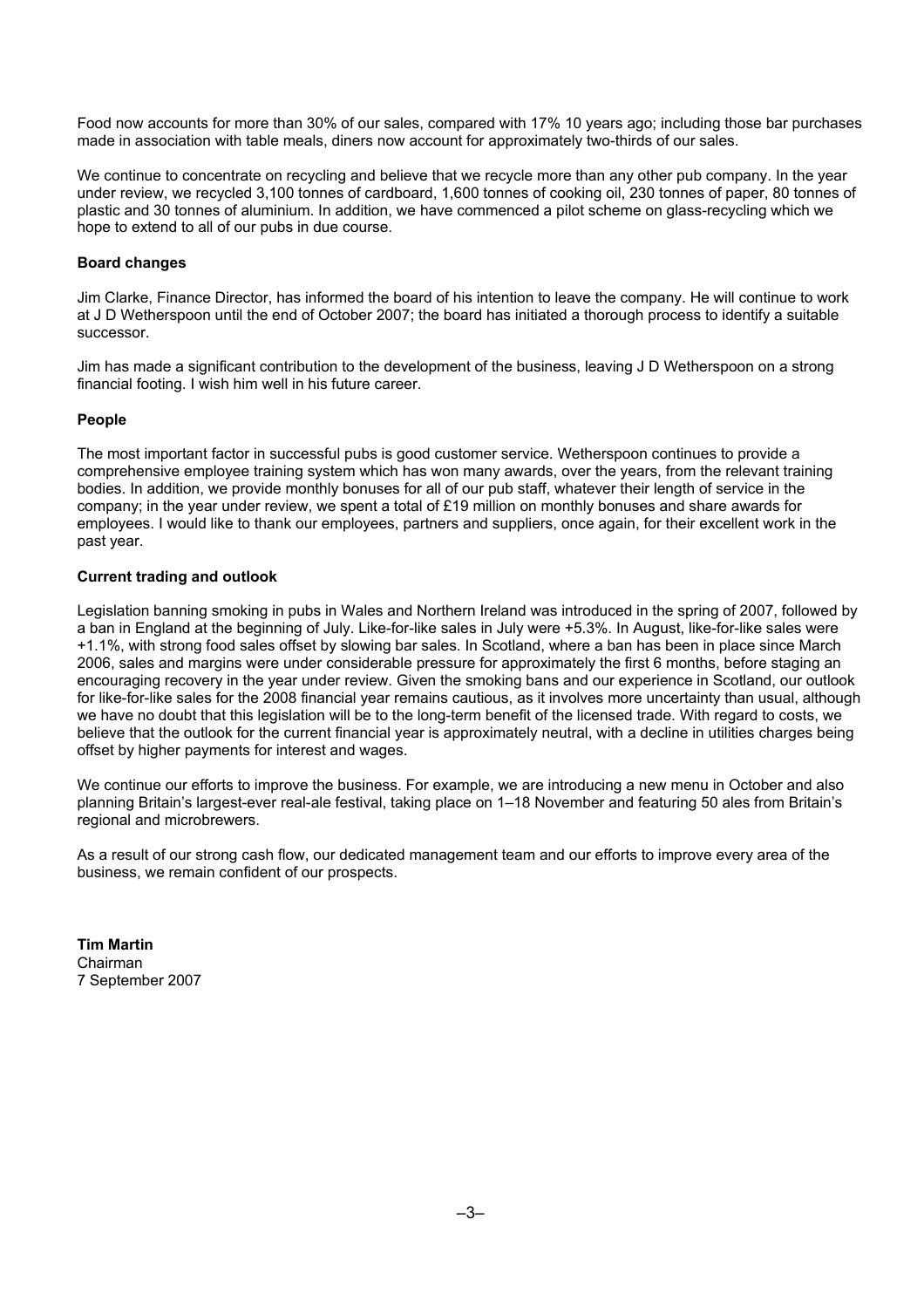# **Income Statement** for the 52 weeks ended 29 July 2007

|                                                                                                             | <b>Notes</b>            | 52 weeks              | 53 weeks              |
|-------------------------------------------------------------------------------------------------------------|-------------------------|-----------------------|-----------------------|
|                                                                                                             |                         | ended<br>29 July 2007 | ended<br>30 July 2006 |
|                                                                                                             |                         | <b>Total</b>          | Total                 |
|                                                                                                             |                         | £000                  | £000                  |
| <b>Revenue</b>                                                                                              |                         | 888,473               | 847,516               |
| Operating costs                                                                                             |                         | (797, 360)            | (763,900)             |
| <b>Operating profit</b>                                                                                     |                         | 91,113                | 83,616                |
| Finance income                                                                                              | $\boldsymbol{2}$        | 206                   | 124                   |
| Finance costs                                                                                               | $\overline{\mathbf{2}}$ | (29, 295)             | (25, 352)             |
|                                                                                                             |                         |                       |                       |
| <b>Profit before tax</b>                                                                                    |                         | 62,024                | 58,388                |
| Tax expense                                                                                                 | 3                       | (15, 190)             | (18, 487)             |
| Profit for the year                                                                                         |                         | 46,834                | 39,901                |
| Earnings per share (pence)                                                                                  | 4                       |                       |                       |
| Earnings per ordinary share                                                                                 |                         | 31.8                  | 24.1                  |
| Adjusted earnings per ordinary share (excluding one off benefit to tax                                      |                         | 28.1                  | 24.1                  |
| charge)                                                                                                     |                         |                       |                       |
| Fully diluted earnings per share<br>Adjusted fully diluted earnings per share (excluding one off benefit to |                         | 31.6<br>27.9          | 24.0<br>24.0          |
| tax charge)                                                                                                 |                         |                       |                       |
|                                                                                                             |                         |                       |                       |
| Ordinary dividends declared and paid during the period:                                                     | 7                       |                       |                       |
| Final dividend for 2005/06: 3.1p (2004/05: 2.82p)                                                           |                         | 4,537                 | 4,749                 |
| Interim dividend for 2006/07: 4.0p (2006: 1.6p)                                                             |                         | 5,758                 | 2,618                 |
| Ordinary dividends declared in respect of the period:                                                       | 7                       |                       |                       |
| Interim dividend for 2006/07: 4.0p (2005/06: 1.6p)                                                          |                         | 5,758                 | 2,618                 |
| Final dividend for 2006/07: 8.0p (2005/06: 3.1p)                                                            |                         | 11,396                | 4,537                 |

All activities relate to continuing operations.

# **Statement of recognised income and expense** *for the 52 weeks ended 29 July 2007*

|                                        | 52 weeks<br>ended<br>29 July 2007<br>£000 | 53 weeks<br>ended<br>30 July 2006<br>£000 |
|----------------------------------------|-------------------------------------------|-------------------------------------------|
| Cash flow hedges: gain taken to equity | 5,833                                     | 4,871                                     |
| Tax on items taken directly to equity  | (1,777)                                   | (1, 462)                                  |
| Net gain recognised directly in equity | 4.056                                     | 3,409                                     |
| Profit for the year                    | 46,834                                    | 39,901                                    |
| Total recognised income for the year   | 50,890                                    | 43,310                                    |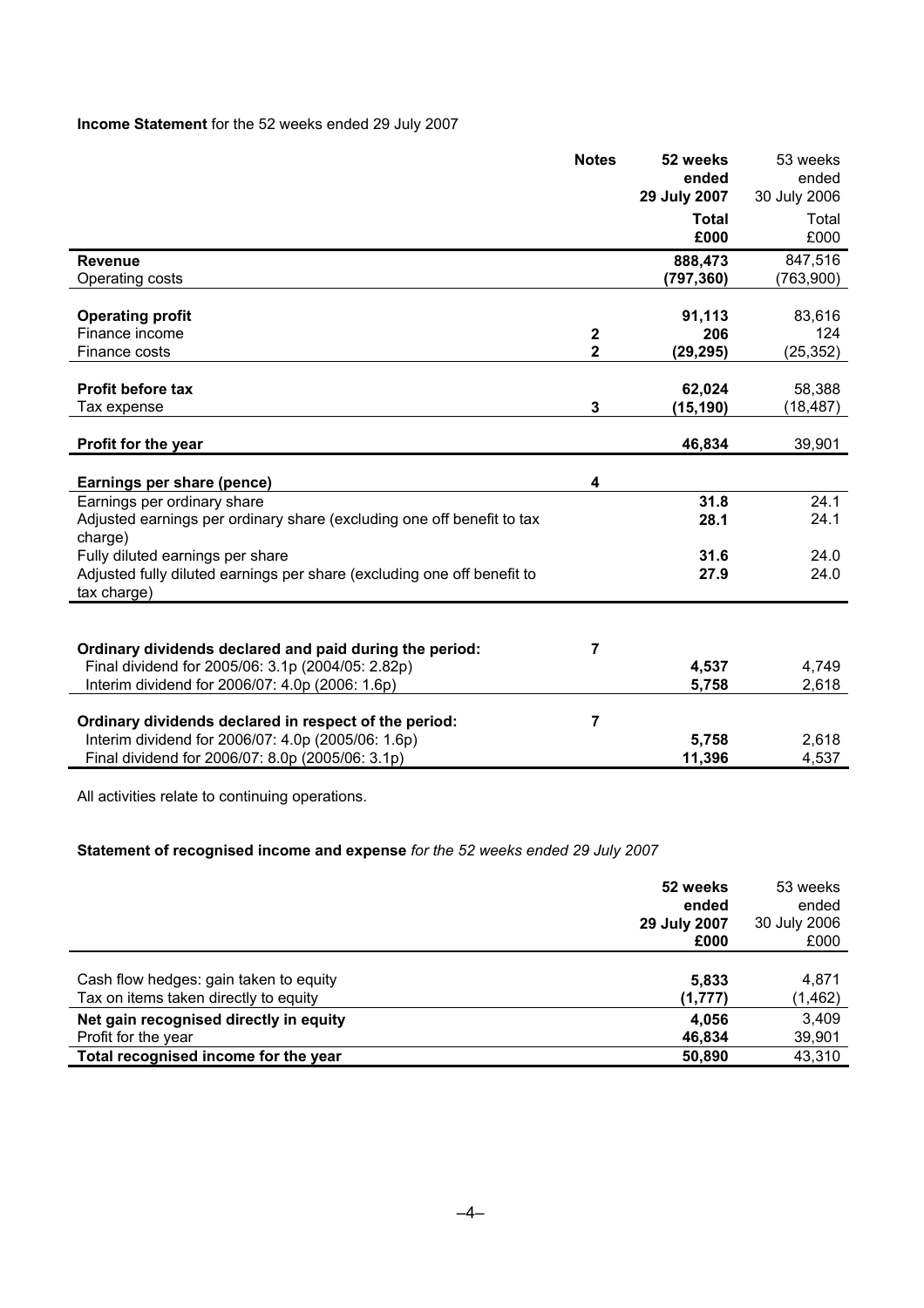# **Cash flow statement** *for the 52 weeks ended 29 July 2007*

|                                                                                                                                                                                      | <b>Notes</b> | 52 weeks<br>ended<br>29 July 2007<br>£000 | 52 weeks<br>ended<br>29 July 2007<br>£000 | 53 weeks<br>ended<br>30 July 2006<br>£000 | 53 weeks<br>ended<br>30 July 2006<br>£000 |
|--------------------------------------------------------------------------------------------------------------------------------------------------------------------------------------|--------------|-------------------------------------------|-------------------------------------------|-------------------------------------------|-------------------------------------------|
| Cash flows from operating activities                                                                                                                                                 |              |                                           |                                           |                                           |                                           |
| Cash generated from operations                                                                                                                                                       | 5            | 124,933                                   | 124,933                                   | 133,366                                   | 133,366                                   |
| Interest received                                                                                                                                                                    |              | 189                                       | 189                                       | 290                                       | 290                                       |
| Interest paid                                                                                                                                                                        |              | (27, 610)                                 | (27, 610)                                 | (23, 441)                                 | (23, 441)                                 |
| Refinancing cost paid<br>Corporation tax paid<br>Purchase of own shares for share based<br>payments                                                                                  |              | (19, 598)<br>(1,489)                      | (19, 598)<br>(1,489)                      | (1, 412)<br>(14, 812)<br>(3,469)          | (1, 412)<br>(14, 812)<br>(3, 469)         |
| Net cash inflow from operating activities                                                                                                                                            |              | 76,425                                    | 76,425                                    | 90,522                                    | 90,522                                    |
| Cash flows from investing activities<br>Purchase of property, plant and equipment and<br>intangible assets for existing pubs<br>Proceeds of sale of property, plant and<br>equipment |              | (24, 046)<br>4,768                        | (24, 046)                                 | (20, 810)<br>4,645                        | (20, 810)                                 |
| Investment in new pubs and pub extensions                                                                                                                                            |              | (51, 951)                                 |                                           | (16, 766)                                 |                                           |
| Net cash out flow from investing activities                                                                                                                                          |              | (71, 229)                                 |                                           | (32, 931)                                 |                                           |
| Cash flows from financing activities<br>Equity dividends paid<br>Proceeds from issue of ordinary shares<br>Purchase of own shares                                                    | 7            | (10, 295)<br>5,927                        |                                           | (7, 367)<br>6,974                         |                                           |
| Advances under bank loans                                                                                                                                                            |              | (77, 015)                                 |                                           | (78, 683)                                 |                                           |
| Repayments under bank loans                                                                                                                                                          |              | 76,135                                    |                                           | 304,504<br>(280,000)                      |                                           |
| Finance lease principal payments                                                                                                                                                     |              | (1,988)                                   |                                           |                                           |                                           |
| Net cash outflow from financing activities                                                                                                                                           |              | (7, 236)                                  |                                           | (54, 572)                                 |                                           |
| Net increase/(decrease) in cash and cash<br>equivalents                                                                                                                              | 6            | (2,040)                                   |                                           | 3,019                                     |                                           |
| Opening cash and cash equivalents<br><b>Closing cash and cash equivalents</b>                                                                                                        |              | 21,092<br>19,052                          |                                           | 18,073<br>21,092                          |                                           |
| Free cash flow                                                                                                                                                                       | 4            |                                           | 52,379                                    |                                           | 69,712                                    |
| Free cash flow per ordinary share                                                                                                                                                    | 4            |                                           | 35.6p                                     |                                           | 42.1p                                     |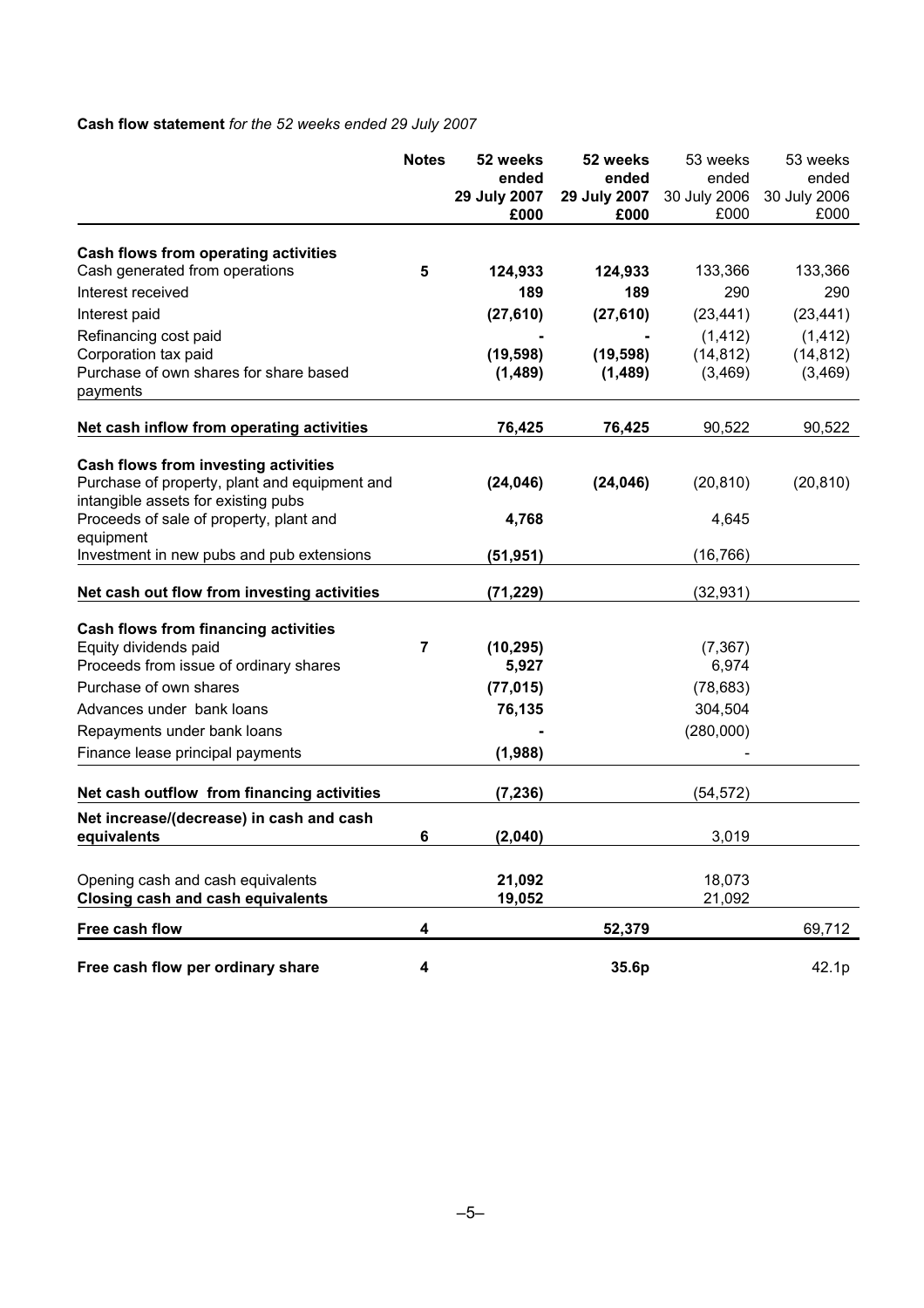# **Balance sheet** as at 29 July 2007

|                                      | <b>Notes</b> | 29 July    | 30 July    |
|--------------------------------------|--------------|------------|------------|
|                                      |              | 2007       | 2006       |
|                                      |              | £000       | £000       |
| <b>Assets</b>                        |              |            |            |
| <b>Non-current assets</b>            |              |            |            |
| Property, plant and equipment        |              | 782,269    | 743,826    |
| Intangible assets                    |              | 3,566      | 2,858      |
| Other non-current assets             |              | 6,685      | 6,974      |
| Deferred income tax asset            |              | 975        | 3,030      |
| <b>Total non-current assets</b>      |              | 793,495    | 756,688    |
| <b>Current Assets</b>                |              |            |            |
| Inventories                          |              | 19,029     | 13,688     |
| Other receivables                    |              | 11,761     | 10,027     |
| Cash and cash equivalents            |              | 19,052     | 21,092     |
| <b>Total current assets</b>          |              | 49,842     | 44,807     |
| <b>Assets held for sale</b>          |              | 848        | 2,431      |
| <b>Total Assets</b>                  |              | 844,185    | 803,926    |
|                                      |              |            |            |
| Liabilities                          |              |            |            |
| <b>Current Liabilities</b>           |              |            |            |
| Trade and other payables             |              | (119, 183) | (118, 130) |
| <b>Financial liabilities</b>         |              | (559)      |            |
| Current income tax liabilities       |              | (9,679)    | (10, 809)  |
| <b>Total Current Liabilities</b>     |              | (129, 421) | (128, 939) |
| <b>Non-current Liabilities</b>       |              |            |            |
| <b>Financial liabilities</b>         |              | (440, 232) | (368, 717) |
| Derivative financial instruments     |              | (16, 335)  | (15, 156)  |
| Deferred tax liabilities             |              | (79, 400)  | (82,958)   |
| Provisions and other liabilities     |              | (6, 190)   | (6, 581)   |
| <b>Total non-current liabilities</b> |              | (542, 157) | (473, 412) |
|                                      |              |            |            |
| <b>Net Assets</b>                    |              | 172,607    | 201,575    |
| <b>Shareholders Equity</b>           |              |            |            |
| Ordinary shares                      |              | 2,849      | 3,076      |
| Share premium account                |              | 141,422    | 135,532    |
| Capital redemption reserve           |              | 1,569      | 1,305      |
| Retained earnings                    |              | 26,767     | 61,662     |
| <b>Total shareholders' equity</b>    | 8            | 172,607    | 201,575    |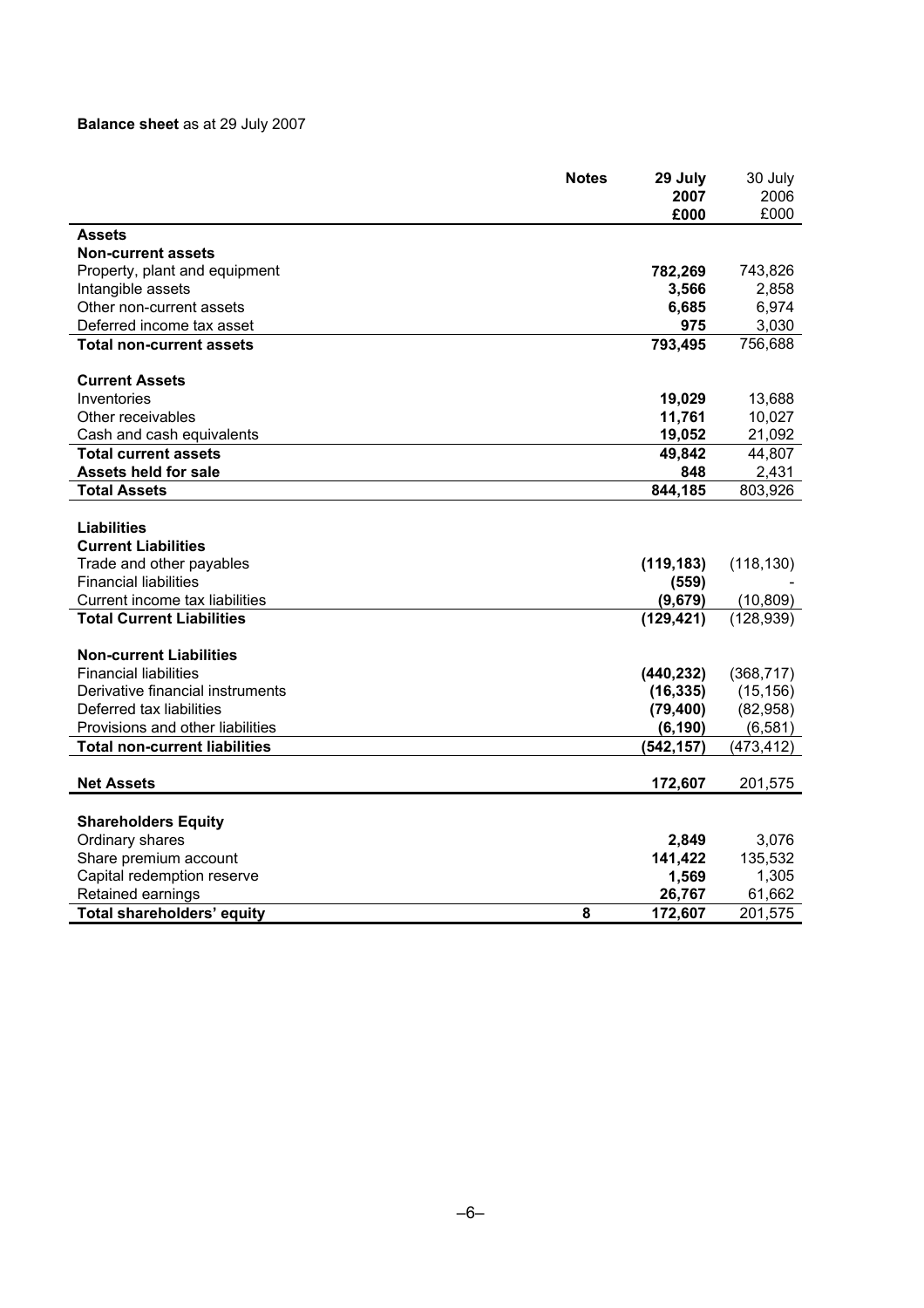### **1 Authorisation of financial statements and statement of compliance with IFRSs**

The preliminary announcement for the 52 week period ended 29 July 2007 has been prepared in accordance with International Financial Reporting Standards as adopted by the European Union at 29 July 2007. Details of the accounting policies adopted in this preliminary announcement are set out within the investors section of the Company's website, www.jdwetherspoon.co.uk.

These preliminary statements do not constitute statutory accounts within the meaning of Section 240 of the Companies Act 1985. They have, however, been extracted from the statutory accounts for the period ended 29 July 2007 on which an unqualified report has been made by the company's auditors.

The 2006 statutory accounts have been filed with Registrar of Companies. The 2007 statutory accounts will be sent to shareholders in October 2007 and will be filed with the Registrar of Companies following their adoption at the forthcoming Annual General Meeting.

### **2 Finance income and costs**

|                                                      | 52 weeks<br>ended<br>29 July 2007<br>£000 | 53 weeks<br>ended<br>30 July 2006<br>£000 |
|------------------------------------------------------|-------------------------------------------|-------------------------------------------|
| <b>Finance costs</b>                                 |                                           |                                           |
| Interest payable on bank loans and overdrafts        | 22,685                                    | 22,407                                    |
| Interest payable on US senior loan notes             | 6,027                                     | 2,769                                     |
| Amortisation of bank loan issue costs                | 474                                       | 176                                       |
| Interest payable on obligations under finance leases | 109                                       |                                           |
| Finance costs<br>Bank interest receivable            | 29.295<br>(206)                           | 25,352<br>(124)                           |
| <b>Total net finance cost</b>                        | 29,089                                    | 25.228                                    |

### **3 Taxation**

### **(a) Tax on profit on ordinary activities**

### **Tax charged in the income statement**

|                                                | 52 weeks<br>ended<br>29 July 2007<br>£000 | 53 weeks<br>ended<br>30 July 2006<br>£000 |
|------------------------------------------------|-------------------------------------------|-------------------------------------------|
| Current income tax:                            |                                           |                                           |
| Current income tax charge                      | 18,470                                    | 18,065                                    |
| Total current income tax                       | 18,470                                    | 18,065                                    |
| Deferred tax:                                  |                                           |                                           |
| Origination and reversal of timing differences | 2,192                                     | 422                                       |
| Adjustment in respect of a change in tax rate  | (5, 472)                                  |                                           |
| Total deferred tax                             | (3, 280)                                  | 422                                       |
| Tax charge in the income statement             | 15.190                                    | 18,487                                    |

A one off credit has been recognised in the accounts to reflect the changes in deferred tax balances arising from a reduction in corporate tax rates in United Kingdom which have been substantively enacted at the balance sheet date.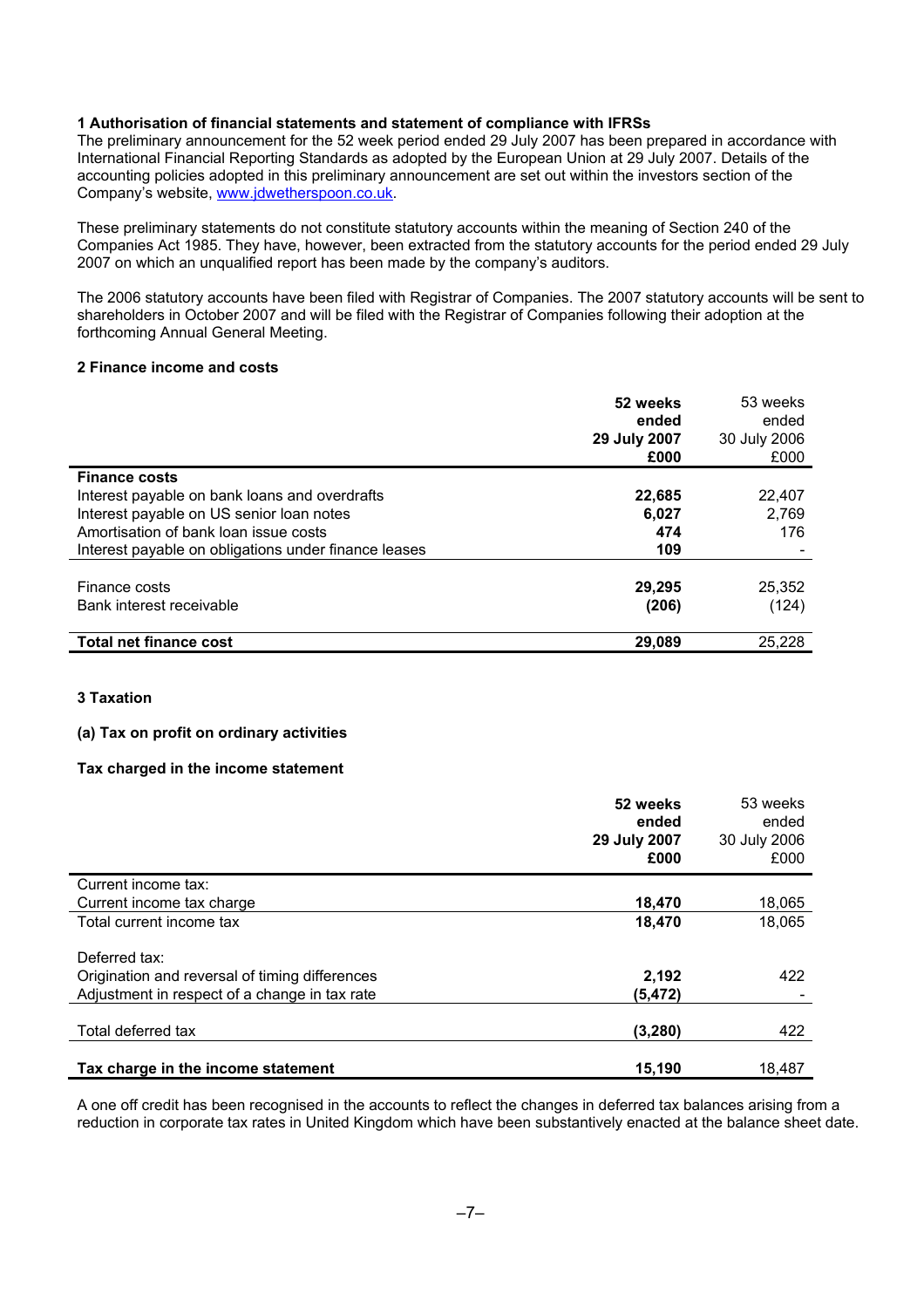### **4 Earnings and cash flow per share**

Basic earnings per share has been calculated by dividing the profit attributable to equity holders of £46,834,000 (2006: £39,901,000) by the weighted average number of shares in issue during the year of 147,256,488 (2006: 165,694,582).

Diluted earnings per share has been calculated on a similar basis taking account of 910,449 (2006: 545,980) dilutive potential shares under option, giving a weighted average number of ordinary shares adjusted for the effect of dilution of 148,166,937 (2006: 166,240,832).

An adjusted earnings per share has also been included to reflect the impact of the deferred taxation credit arising from the corporation tax rate change.

| <b>Earnings</b><br>per share                             | <b>Earnings</b> |              | <b>Basic earnings per share</b> |              | Diluted earnings per share |              |
|----------------------------------------------------------|-----------------|--------------|---------------------------------|--------------|----------------------------|--------------|
|                                                          | 52 weeks        | 53 weeks     | 52 weeks                        | 53 weeks     | 52 weeks                   | 53 weeks     |
|                                                          | ended           | ended        | ended                           | ended        | ended                      | ended        |
|                                                          | 29 July 2007    | 30 July 2006 | 29 July 2007                    | 30 July 2006 | 29 July 2006               | 30 July 2006 |
|                                                          | £000            | £000         | pence                           | pence        | pence                      | pence        |
| Profit for the year<br>Adjusted profit for               | 46.834          | 39.901       | 31.8                            | 24.1         | 31.6                       | 24.0         |
| the year (excluding<br>one off benefit to<br>tax charge) | 41,362          | 39,901       | 28.1                            | 24.1         | 27.9                       | 24.0         |

### **Cash flow per share**

The calculation of free cash flow per share is based on the net cash generated by business activities and available for investment in new pub developments and extensions to existing pubs, after funding interest, tax, all other reinvestment in pubs open at the start of the period and the purchase of own shares under the employee Share Incentive Plan ('free cash flow'). It is calculated before taking account of proceeds from property disposals and inflows and outflows of financing from outside sources, dividend payments and is based on the same number of shares in issue as that for the calculation of basic earnings per share.

### **5 Cash generated from operations**

|                                                                       | 52 weeks     | 53 weeks     |
|-----------------------------------------------------------------------|--------------|--------------|
|                                                                       | ended        | ended        |
|                                                                       | 29 July 2007 | 30 July 2006 |
|                                                                       | £000         | £000         |
| Profit attributable to shareholders                                   | 46,834       | 39,901       |
| Adjusted for:                                                         |              |              |
| Tax                                                                   | 15,190       | 18,487       |
| Amortisation of intangible assets                                     | 1,044        | 1,079        |
| Depreciation of Property, Plant and Equipment                         | 42,554       | 42,127       |
| Lease premium amortisation                                            | 348          | 187          |
| Share based payments                                                  | 3,014        | 2,480        |
| Interest income                                                       | (206)        | (124)        |
| Interest expense                                                      | 28,821       | 25,176       |
| Amortisation of bank loan issue costs                                 | 474          | 176          |
| Impairment of fixed assets                                            | 876          |              |
| Net profit on disposal and anticipated disposal of trading properties | (1, 281)     |              |
|                                                                       | 137,668      | 129,489      |
| Change in inventories                                                 | (5,341)      | (911)        |
| Change in receivables                                                 | (1,717)      | 2,003        |
| Change in payables                                                    | (5,677)      | 2,785        |
| Net cash inflow from operating activities                             | 124,933      | 133,366      |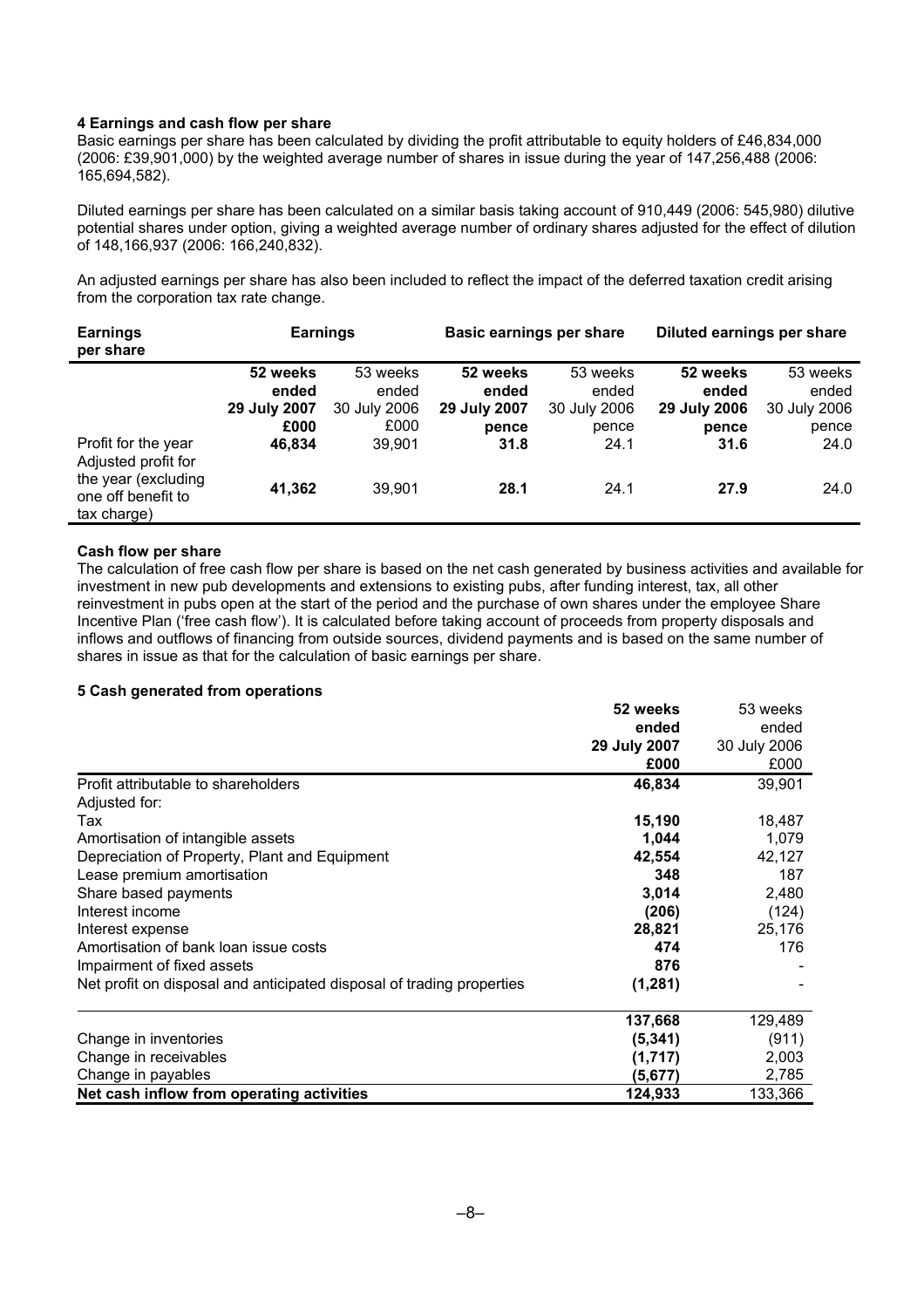# **6 Analysis of changes in net debt**

|                                                                                                       | At 30 July | Cash flows | Non-cash     | At 29 July   |
|-------------------------------------------------------------------------------------------------------|------------|------------|--------------|--------------|
|                                                                                                       | 2006       |            | movement     | 2007         |
|                                                                                                       | £000       | £000       | £000         | £000         |
| Cash at bank and in hand                                                                              | 21,092     | (2,040)    |              | 19,052       |
| Debt due after one year                                                                               | (368, 717) | (76, 135)  | 7,012        | (437, 840)   |
| Derivative financial instrument - fair value                                                          | (8,005)    |            | (7,012)      | (15,017)     |
| hedge                                                                                                 |            |            |              |              |
|                                                                                                       | (355, 630) | (78, 175)  |              | (433, 805)   |
| Derivative financial instrument – cash flow                                                           | (7, 151)   |            | 5,833        | (1, 318)     |
| hedge                                                                                                 |            |            |              |              |
|                                                                                                       | (362, 781) | (78, 175)  | 5,833        | (435,123)    |
| 7 Dividends paid and proposed                                                                         |            |            | 52 weeks     | 53 weeks     |
|                                                                                                       |            |            | ended        | ended        |
|                                                                                                       |            |            | 29 July 2007 | 30 July 2006 |
|                                                                                                       |            |            | £000         | £000         |
| Declared and paid during the year:<br>Dividends on ordinary shares:                                   |            |            |              |              |
| Final dividend for 2005/06: 3.1p (2004/05: 2.82p)                                                     |            |            | 4,537        | 4,749        |
| Interim for 2007: 4.0p (2006: 1.6p)                                                                   |            |            | 5,758        | 2,618        |
| Dividends paid                                                                                        |            |            | 10,295       | 7,367        |
| Proposed for approval by shareholders at the AGM:<br>Final dividend for 2006/07: 8.0p (2005/06: 3.1p) |            |            | 11,396       | 4,537        |

On 23 November 2007 the Company intends to recommend a final dividend of 8.0 pence per share, for the year ended 29 July 2007 to shareholders on the register at close of business on 26 October 2007. These preliminary results do not reflect this dividend payable.